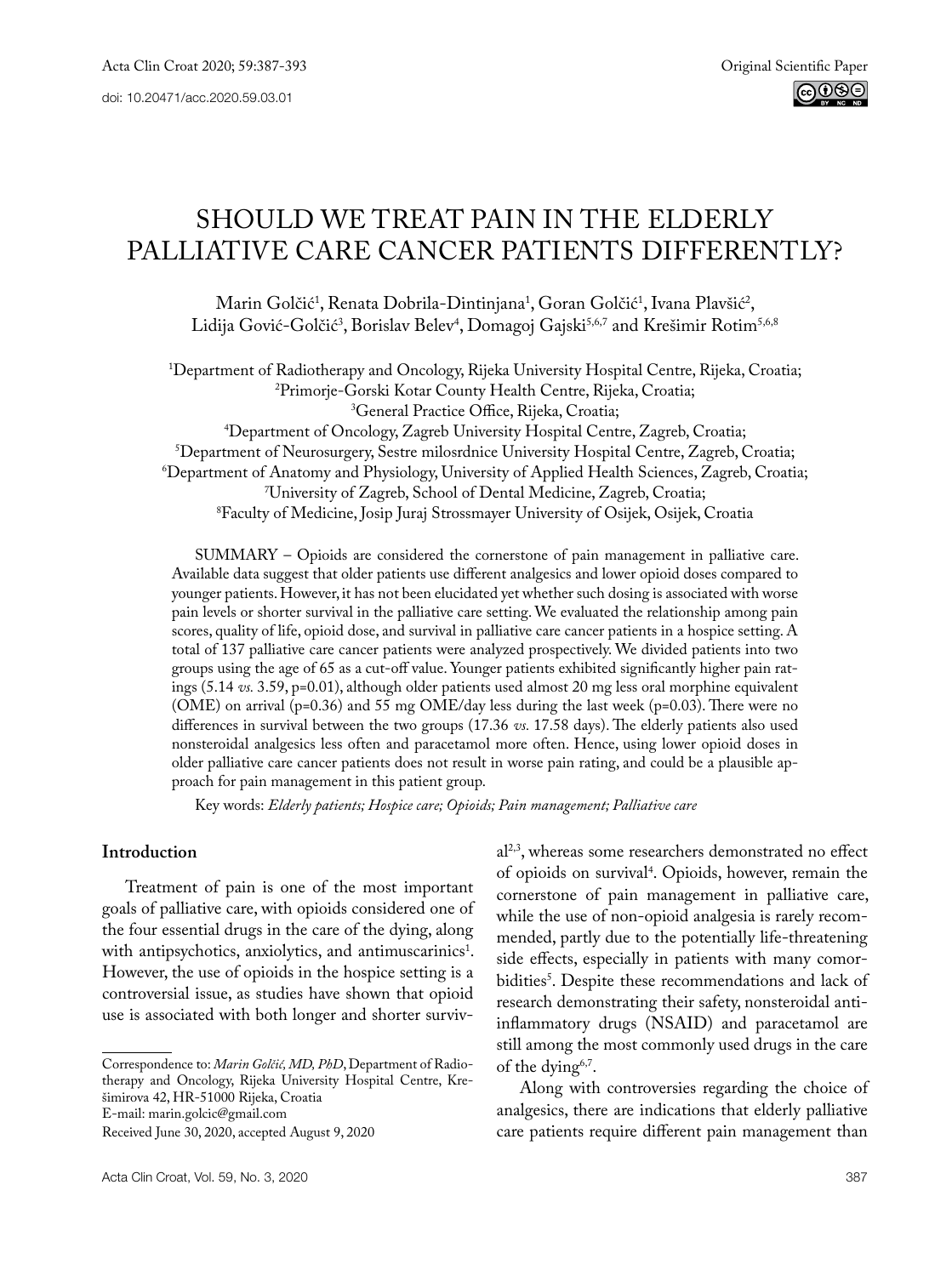younger patients due to decreased renal excretion and hepatic metabolism, greater number of comorbidities, and higher risk of polypharmacy and adverse drug effects. Additionally, although some researchers suggest that older patients experience similar or even less pain than younger patients, pain management in the elderly is often unsatisfactory $8-15$ .

In our previous retrospective study conducted in the same hospice, we found older patients to have used lower opioid doses and suggested opiophobia or lower needs of opioids in the elderly due to altered opioid metabolism as the possible culprits $16-18$ . Our findings were supported by a similar research, which found that the elderly experienced similar pain intensity as younger patients but required up to 71 mg less of parenteral morphine equivalent a day<sup>19</sup>. However, the research was retrospective and did not evaluate differences in survival or use of additional or adjuvant analgesics<sup>20</sup>, which could explain the need for lower opioid doses.

In this research, we tried to answer the question of whether the use of lower opioid doses in elderly cancer patients is associated with worse pain levels and quality of life.

# **Patients and Methods**

The study was conducted in Marija Krucifiksa Kozulić Hospice in Rijeka, Croatia, which is the only hospice in the country and hosts 14 beds. The research was part of a larger study and was performed from September 2016 until August 2017. We included 137 patients who had to be over age 18 and had to sign an informed consent. Exclusion criteria included delirium, unable or refusing to provide informed consent, or cognitive state that prevented appropriate evaluation of pain scales. All the patients had undergone specialist evaluation according to which no active treatment was left anymore and life expectancy was less than three months. Although there is no universal definition of the elderly, we used 65 years of age as a typical cut-off value to define elderly patients<sup>21</sup>. The Hospice Ethics Committee approved this research, which was performed in line with the highest medical and ethical standards.

The patients were evaluated within the first two days of admission. The evaluation consisted of the European Organization for Research and Treatment of

Cancer Quality of Life Questionnaire Core 15 Pal (EORTC QLQ-C15-PAL) and Edmonton Symptom Assessment System (ESAS)<sup>22,23</sup>. Demographic data and the Palliative Performance Scale (PPS) were recorded from the charts. Only the subset score from the pain and quality of life variables on both questionnaires were included in this analysis<sup>24</sup>. ESAS is an 11item scale, where 0 denotes no pain and 10 denotes the worst possible pain. EORTC QLQ-C15-PAL estimates the frequency of pain during the week prior to examination, ranging from 1 (not at all) to 4 (very much).

Medications analyzed further in the text were prescribed on schedule and were extracted from medical charts. Opioid doses were converted to the oral morphine equivalents (OME, mg/day), while corticosteroid doses were converted to methylprednisolone equivalent doses<sup>25,26</sup>. We did not analyze difference in the doses of anxiolytics, NSAIDs or antidepressants due to difficulties with calculating equivalent doses and differences in half-life.

Descriptive statistics was used to analyze demographic data and included means, medians, and standard deviations. Mann Whitney test was used to determine differences between patient groups. The  $\chi^2$ test was used to test differences in frequency between the groups, while differences in survival were assessed using the log-rank test and Kaplan-Meier method. All statistical procedures were performed by use of Statistica 12 software (StatSoft, Tulsa, USA).

# **Results**

A total of 137 cancer patients were included in the study, 78 male and 59 female patients, mean age 71.8±9.3 years. The patients were divided into younger and older patient groups, using age 65 as the cut-off value. The most common cancers were lung (n=34, 24.8%), gastrointestinal (n=25, 18.2%) and hepatobiliary cancers (n=17, 12.4%). Lung and gastrointestinal cancers were most common in both groups of patients, although the third most common cancer in younger patients was urologic cancer (n=4, 14.3%). There were no significant differences between the two groups according to PPS, gender, level of education, discharge status, metastatic status, whether pain was present upon arrival, or number of days spent in the hospice (17.36 *vs.* 17.58 days in younger and older patients, respectively) (Table 1).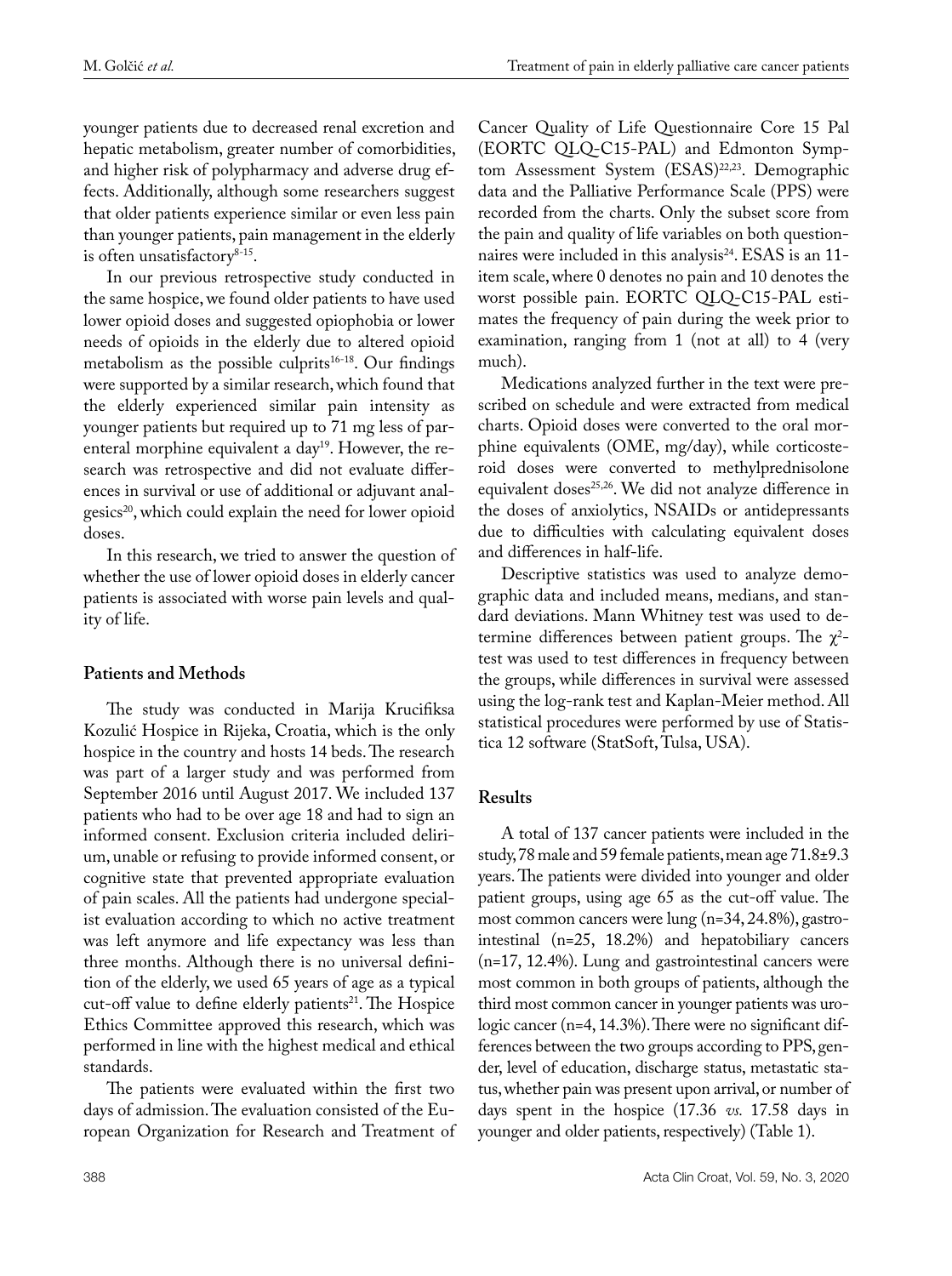|                                 | All patients | Younger patients <sup>a</sup> | Older patients <sup>a</sup> |  |  |  |
|---------------------------------|--------------|-------------------------------|-----------------------------|--|--|--|
| Number of patients (%)          | 137 (100)    | 28 (20.4)                     | 109 (79.6)                  |  |  |  |
| Mean age, years (±SD)           | 71.8(9.3)    | 58.6 (6.7)                    | 75.2(6.3)                   |  |  |  |
| $PPS (\pm SD)$                  | 33.1(12.5)   | 37.1 (15.6)                   | 32.1(11.5)                  |  |  |  |
| Number of days in hospice (±SD) | 17.54 (19.7) | 17.36 (19.8)                  | 17.58 (19.8)                |  |  |  |
| Gender                          |              |                               |                             |  |  |  |
| Female (%)                      | 59 (43.1)    | 11(39.3)                      | 48 (44.0)                   |  |  |  |
| Level of education              |              |                               |                             |  |  |  |
| Elementary (%)                  | 35(25.6)     | 5(17.9)                       | 30(27.5)                    |  |  |  |
| High school (%)                 | 74 (54.0)    | 17(60.7)                      | 57(52.3)                    |  |  |  |
| College (%)                     | 24(17.5)     | 6(21.4)                       | 18(16.5)                    |  |  |  |
| Not specified (%)               | 4(2.9)       | 0(0)                          | 4(3.7)                      |  |  |  |
| Metastatic status               |              |                               |                             |  |  |  |
| Metastasis present (%)          | 109 (79.6)   | 24 (85.7)                     | 85 (77.9)                   |  |  |  |
| Discharge status                |              |                               |                             |  |  |  |
| Death (%)                       | 115 (83.9)   | 22 (78.6)                     | 93 (85.3)                   |  |  |  |
| Discharged (%)                  | 22(16.1)     | 6(21.4)                       | 16(14.7)                    |  |  |  |
| Pain present on admission       |              |                               |                             |  |  |  |
| Yes $(\% )$                     | 72(52.6)     | 16(57.1)                      | 56 (51.4)                   |  |  |  |
| No(%)                           | 64 (46.7)    | 12 (42.9)                     | 52 (47.7)                   |  |  |  |
| Unknown                         | 1(0.7)       | 0(0)                          | 1(0.9)                      |  |  |  |

| Table 1. Demographic data (N=137) |  |
|-----------------------------------|--|
|-----------------------------------|--|

a Based on the cut-off value of 65 years of age; PPS = Palliative Performance Scale

*Table 2. Pain and quality of life scores on admission (N=137)*

| Category                                       | All patients      | Younger <sup>c</sup> | . Older*          | p-value |
|------------------------------------------------|-------------------|----------------------|-------------------|---------|
| Pain, QLQ-C15-PAL subset, mean ± SD            | $55.59 \pm 25.82$ | $60.71 \pm 29.82$    | 54.28±24.68       | 0.24    |
| Quality of life, QLQ-C15-PAL subset, mean ± SD | $32.35 \pm 18.34$ | $30.95 \pm 21.14$    | $32.72 \pm 17.64$ | 0.65    |
| Pain, ESAS subset, mean ± SD                   | $3.86 \pm 2.58$   | $5.14 \pm 2.33$      | $3.59 \pm 2.55$   | 0.01    |
| Wellbeing, ESAS subset, mean ± SD              | $6.74 \pm 1.85$   | $7.13 + 1.79$        | $6.65 \pm 1.89$   | 0.27    |

QLQ-C15-PAL subset = Quality of Life Questionnaire Core 15 Pal, from 0 to 100, higher values indicate higher level of pain or higher quality of life; ESAS subset = Edmonton Symptom Assessment System, from 0 to 10, higher values indicate higher level of pain or lower wellbeing; `based on the cut-off value of 65 years of age;  $\rm SD$  = standard deviation; bold figure denotes statistical significance

No differences were recorded in the pain and quality of life subset scores in the EORTC QLQ-C15 PAL and the wellbeing score in the ESAS. However, younger patients reported significantly higher pain ratings measured on the ESAS questionnaire (5.14 *vs.*  3.59, p=0.01) (Table 2).

On admission, the most commonly used opioids in regular therapy were tramadol (n=58), fentanyl transdermal patches (n=45), buprenorphine transdermal

patches (n=20) and oral morphine (n=14), while paracetamol (n=39), ibuprofen (n=13) and diclofenac (n=4) were the most commonly used non-opioid analgesics. On average, older patients used almost 20 mg OME/day less on admission (p=0.36) and 55 mg OME/day less during the last week (p=0.03) as compared with younger patients. Additionally, fewer older patients used opioids at all, both on admission (68.8% *vs.* 85.7%) and during the last week (75.2% *vs*. 89.3%),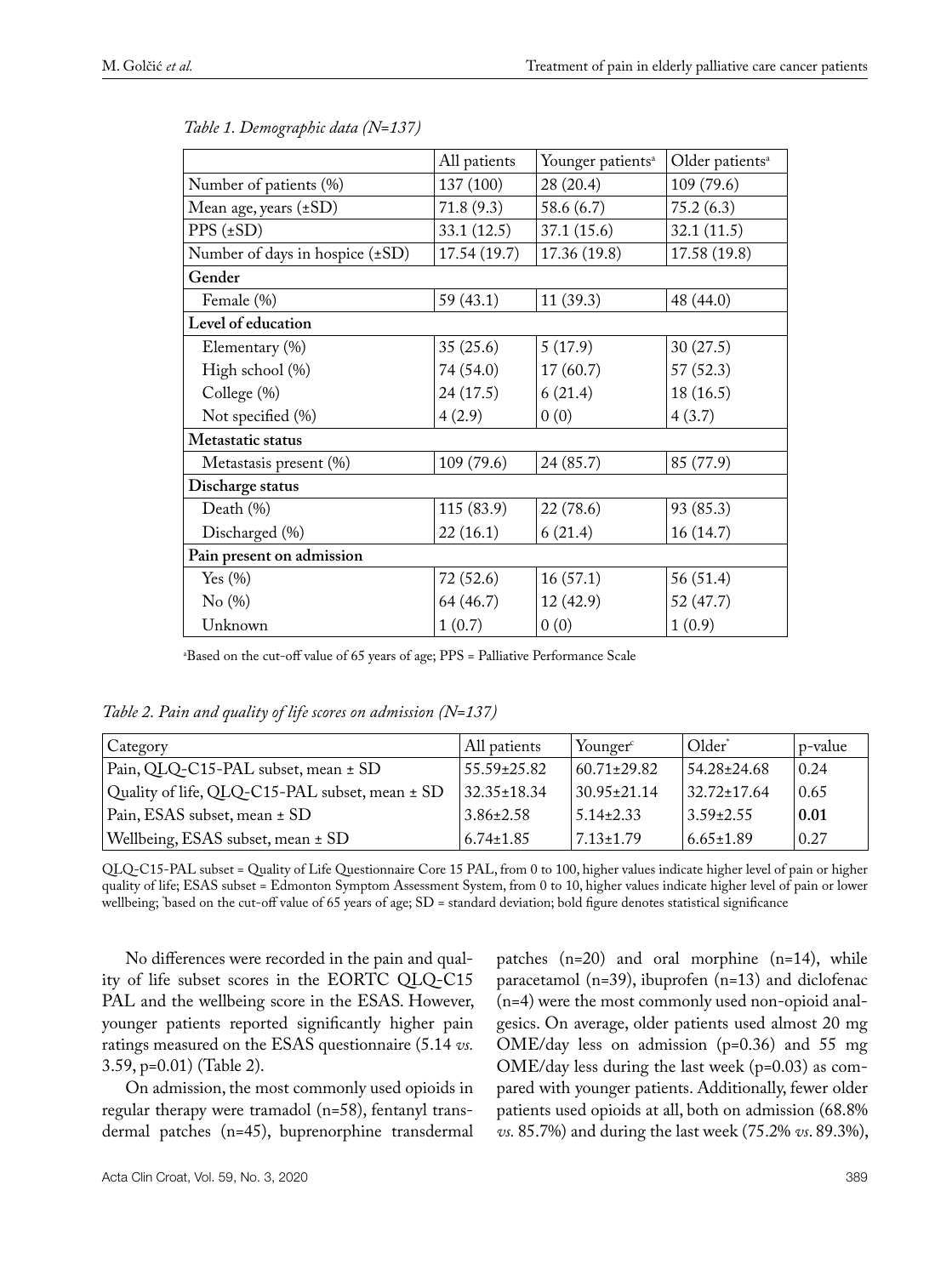| Category                                      | All patients    | Younger <sup>a</sup> | Older*          | p-value |  |
|-----------------------------------------------|-----------------|----------------------|-----------------|---------|--|
| Opioids                                       |                 |                      |                 |         |  |
| OME mg/day on arrival, mean (mean $\pm$ SD)   | 100.21 (92.18)  | 115.19 (83.39)       | 95.42 (94.85)   | 0.36    |  |
| OME mg/day in last week, mean (mean $\pm$ SD) | 122.96 (115.06) | 165.61 (142.22)      | 109.95 (102.95) | 0.03    |  |
| <b>Classical analgesics</b>                   |                 |                      |                 |         |  |
| Opioids, initial (%)                          | 99 (72.3)       | 24(85.7)             | 75(68.8)        | 0.07    |  |
| Opioids, final (%)                            | 107(78.1)       | 25(89.3)             | 82 (75.23)      | 0.11    |  |
| Paracetamol, initial (%)                      | 39(28.5)        | 3(10.7)              | 36(33.0)        | 0.02    |  |
| Paracetamol, final (%)                        | 38 (27.7)       | 3(10.7)              | 35(32.1)        | 0.02    |  |
| NSAID, initial (%)                            | 20(14.6)        | 8(28.6)              | 12(11.0)        | 0.02    |  |
| NSAID, final (%)                              | 22(16.1)        | 8(28.6)              | 14(12.8)        | 0.04    |  |
| Adjuvant analgesics                           |                 |                      |                 |         |  |
| Corticosteroids, initial (%)                  | 40(29.2)        | 8(28.6)              | 32(29.4)        | 0.93    |  |
| Corticosteroids, final (%)                    | 45(32.8)        | 9(32.1)              | 36(33.0)        | 0.93    |  |
| Antipsychotics, initial (%)                   | 29(21.2)        | 6(21.4)              | 23(21.1)        | 0.97    |  |
| Antipsychotics, final (%)                     | 44(32.1)        | 9(32.1)              | 35(32.1)        | 0.99    |  |
| Anxiolytics, initial (%)                      | 83 (60.6)       | 17(60.7)             | 66 (60.6)       | 0.99    |  |
| Anxiolytics, final (%)                        | 81 (59.1)       | 16(57.1)             | 65(59.6)        | 0.81    |  |
| Antidepressants, initial (%)                  | 21(15.3)        | 6(21.4)              | 15(13.8)        | 0.32    |  |
| Antidepressants, final (%)                    | 22(16.0)        | 6(21.4)              | 16(14.7)        | 0.39    |  |

*Table 3. Use of analgesics (N=137)*

OME = oral morphine equivalent; NSAID = nonsteroidal anti-inflammatory drug; \* based on the cut-off value of 65 years of age; SD = standard deviation; bold figures denote statistical significance

although the difference did not reach statistical significance (Table 3).

Elderly cancer patients used NSAIDs less often, both initially (28.6% *vs.* 11.0%, p=0.02) and in the last week (28.6% *vs.* 12.8%, p=0.04), while they used paracetamol more often at both time points (10.7% *vs.* 33.0%, p=0.02 initially, and 10.7% *vs.* 32.1%, p=0.02 during the last week). There were no differences in the dosage of paracetamol (1083 mg/day *vs.* 994 mg/day, p=0.80), haloperidol (2.92 *vs.* 2.41 mg/day, p=0.59), or methylprednisolone equivalent doses (30.5 mg *vs.* 50.1 mg, p=0.18) between the younger and older patient groups. Even when observing the whole study population, there was positive correlation of  $r=0.245$  ( $p<0.05$ ) between age and the initial opioid dose. There was no between-group difference in the frequency of using corticosteroids, antipsychotics, anxiolytics and antidepressants, either on admission or during the last week (Table 3).

There was a correlation between the quality of life and pain score in both EORTC QLQ-C15 PAL (r=

 $-0.31$ ) and ESAS (r=0.5) (p<0.05). Interestingly, the higher opioid dose was associated with worse pain ratings on both ESAS ( $r=0.31$ ,  $p<0.05$ ) and EORTC QLQ-C15 PAL ( $r=0.28$ ,  $p<0.05$ ). The use of pain medication also seemed to form a pattern, as the use of paracetamol and NSAIDs showed a significant negative association (r=-0.21), while the use of paracetamol showed a positive correlation to opioid use (r=0.32). No association was found between the use of NSAIDs and opioids (r=0.02).

Regarding difference in survival, the patients that used NSAIDs on admission had longer survival compared to patients who did not (26.7 *vs.* 15.9 days, p=0.001), while no difference was recorded for paracetamol use (14.9 *vs.* 18.6 days, p=0.72).

# **Discussion**

Concerning the use of opioids, paracetamol and NSAIDs, they all have controversies in palliative care due to fear of the potentially life-threatening side ef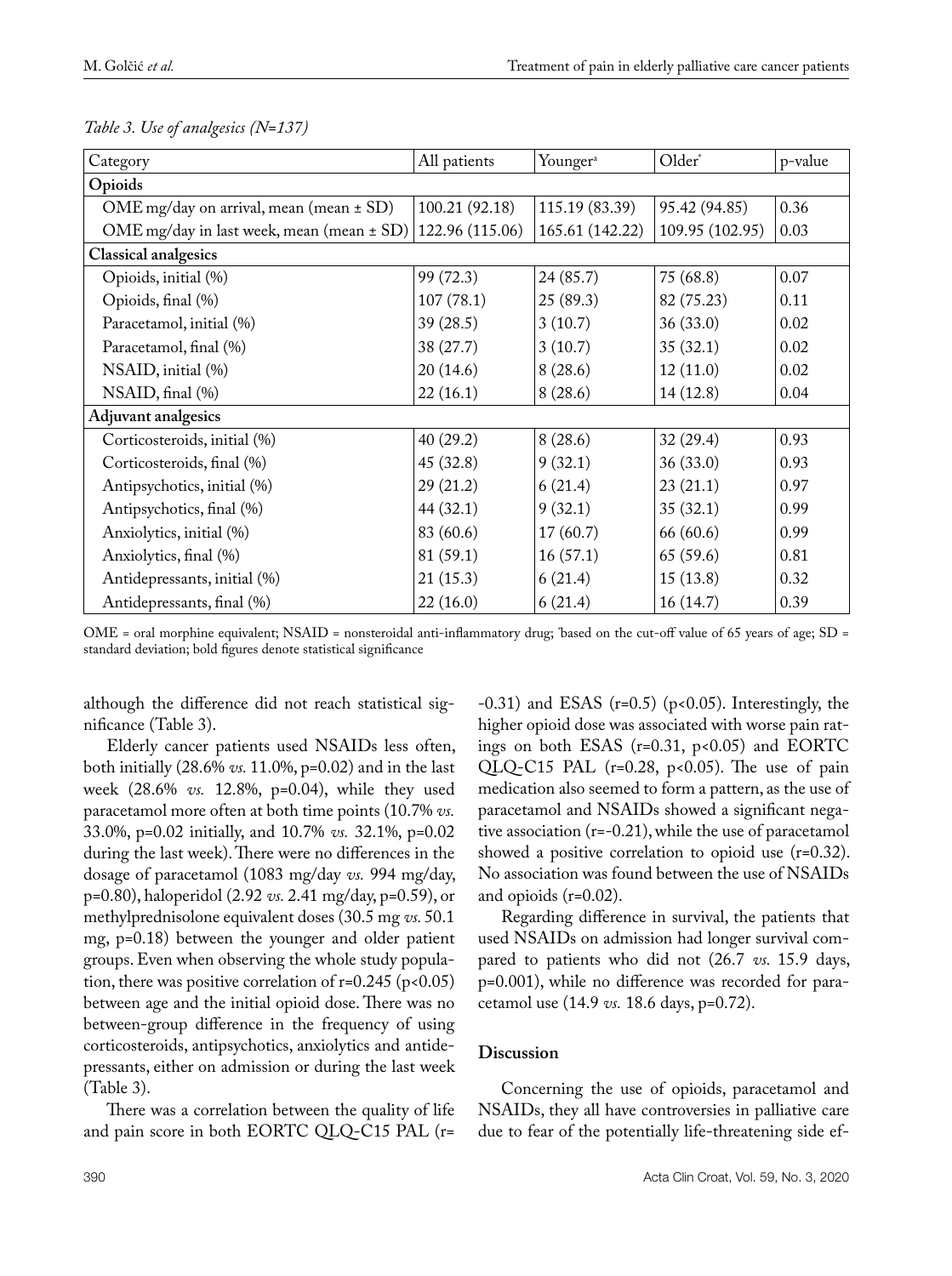fects. The use of opioids is lately under particular scrutiny due to the presence of major opioid crisis, and is reinforced by the fact that up to 25% of hospice patients have substance use disorders, often associated with the usage of higher levels of opioids<sup>27,28</sup>. However, treatment with opioids is dependent on the medicolegal responsibilities of prescribers<sup>29</sup>, hence it may vary significantly among different populations.

Age is an important factor in pain management and choice of analgesics. Although only a few studies explored the issue, pain levels do not seem to be higher in older patients despite using lower doses of opioids. This phenomenon may be explained by the more advanced coping strategies, questionnaires being more sensitive in younger population, difference in the use of additional analgesics, as well as some specific cultural factors<sup>8,15</sup>. Our previously published research on 790 cancer patients in the same hospice showed that patients older than 65 used significantly less opioids on arrival as compared with younger patients (146.2 *vs.* 86.9 mg OME/day); however, we did not analyze pain scores or quality of life<sup>16</sup>.

Hence, in this study, we aimed to answer the question of whether using fewer opioids is associated with higher pain levels or worse quality of life in the elderly. We used the definition of the elderly as people older than 65, although we recognize the need to update that definition, especially in the areas such as palliative care<sup>26</sup>.

Both groups of patients had very similar demographic characteristics (Table 1). Younger patients reported higher levels of pain compared to older patients, although no differences were found in the quality of life scores. Regarding the use of analgesics, there was a trend showing the older cancer patients to have used opioids less frequently (85.7% *vs.* 68.8%) and in lower doses (115 mg *vs.* 95 mg OME/day) but the difference did not reach statistical significance in this population. The difference in the doses of opioids between the groups reached significance during the last week (165 *vs.* 109 mg OME/day), although no data are available on pain scores. There were no differences in the use of anxiolytics, antipsychotics, or corticosteroids between the two groups either. However, we did show that the elderly used NSAIDs significantly less often (28.6 *vs.*  11.0%) and paracetamol significantly more often (33.0% *vs.* 10.7%), although there was no difference in the dose of paracetamol. Such results suggest that the use of paracetamol might be a plausible option for selected elderly cancer patients instead of opioids or NSAIDs.

Despite differences in pain management, there were no differences in discharge status or survival between the two groups (Table 1). Additionally, although NSAIDs are not recommended frequently in the terminal phase due to their side effects such as cardiotoxicity and gastrointestinal bleeding, we did not find shorter survival either with these analgesics or with paracetamol<sup>13</sup>. Such findings could suggest that these drugs are safe to use in a hospice setting for selected patients, although the lack of information regarding renal or hepatic comorbidities might significantly influence our results.

There are certain limitations of the study that we must address. We performed a single-center study on Caucasian patients, and due to the concept of the study, we could not assess causality but only association. Additionally, we have no data regarding renal or hepatic reserve, since invasive measures including drawing blood are rarely used in a hospice setting, and only a minority of patients present recent blood analysis results. This information could significantly impact survival, especially in patients using NSAIDs, but was unavailable in our hospice population. A selection bias was also present, as less than 50% of patients were eligible to participate in the study or were well enough for questionnaire assessment. However, our data could be used to generate hypotheses and design a prospective study.

# **Conclusion**

Our data suggest that there is a difference in pain management between younger and older cancer patients. Older patients used opioids and NSAIDs less often and paracetamol more often. However, younger patients reported worse pain scores, with no difference in the quality of life or survival. Hence, the data suggest that the principle "start low, go slow" must be used on opioid titration in the elderly<sup>14</sup> and that the use of paracetamol could be a plausible option for pain control in selected cancer patients instead of opioids.

#### **References**

1. Lindqvist O, Lundquist G, Dickman A, Bükki J, Lunder U, Hagelin CL, *et al*. Four essential drugs needed for quality care of the dying: a Delphi-study based international expert consen-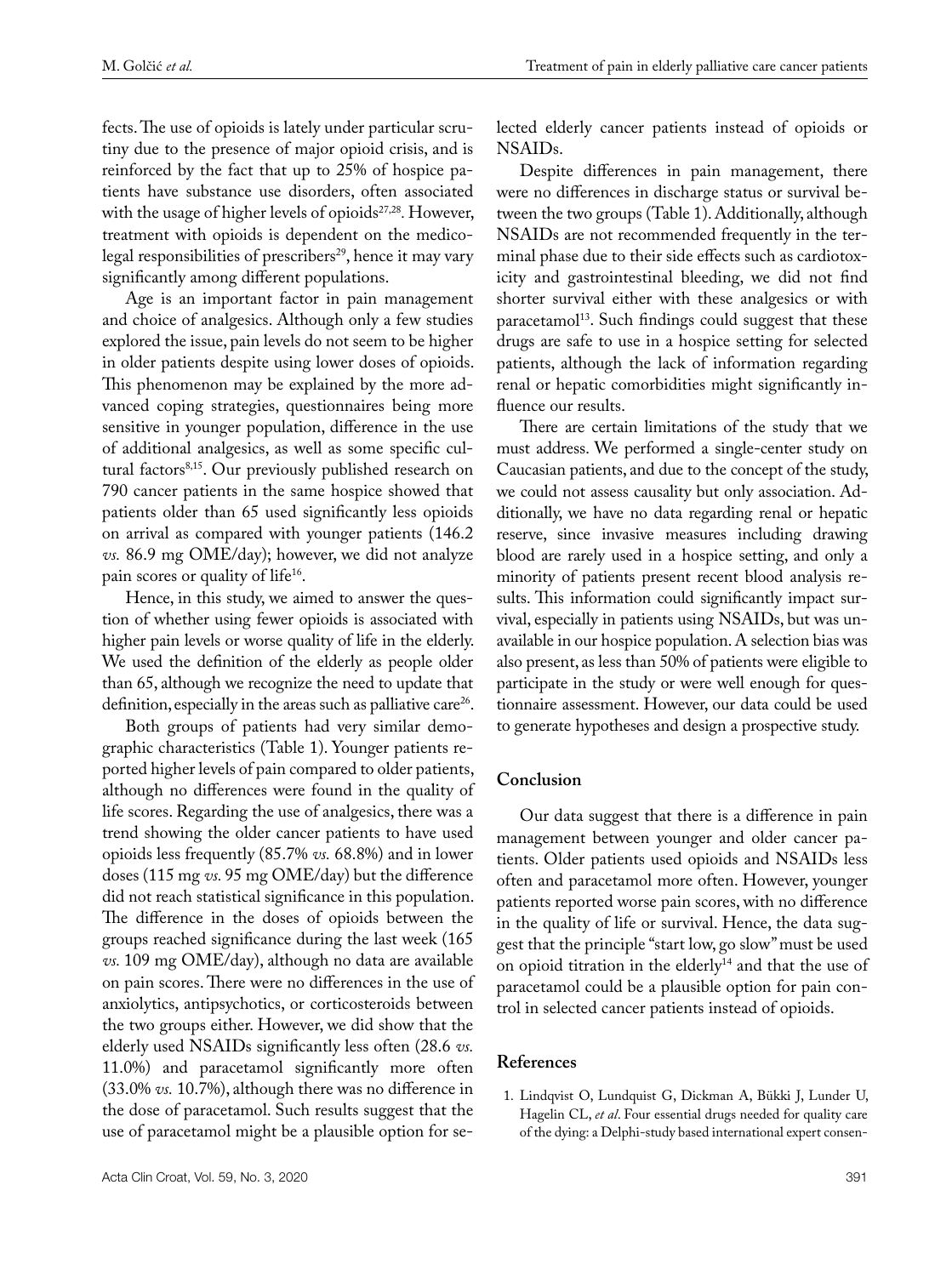sus opinion. [J Palliat Med.](https://www.ncbi.nlm.nih.gov/pubmed/23234300) 2013 Jan;16(1):38-43. http://dx.doi. org/10.1089/jpm.2012.0205.

- 2. [Good PD,](https://www.ncbi.nlm.nih.gov/pubmed/?term=Good PD%5BAuthor%5D&cauthor=true&cauthor_uid=16105151) [Ravenscroft PJ,](https://www.ncbi.nlm.nih.gov/pubmed/?term=Ravenscroft PJ%5BAuthor%5D&cauthor=true&cauthor_uid=16105151) [Cavenagh J](https://www.ncbi.nlm.nih.gov/pubmed/?term=Cavenagh J%5BAuthor%5D&cauthor=true&cauthor_uid=16105151). Effects of opioids and sedatives on survival in an Australian inpatient palliative care population. [Intern Med J.](https://www.ncbi.nlm.nih.gov/pubmed/16105151) 2005 Sep;35(9):512-7. http://dx.doi. org[/10.1111/j.1445-5994.2005.00888.x](https://doi.org/10.1111/j.1445-5994.2005.00888.x).
- 3. [Portenoy RK,](https://www.ncbi.nlm.nih.gov/pubmed/?term=Portenoy RK%5BAuthor%5D&cauthor=true&cauthor_uid=17157755) [Sibirceva U](https://www.ncbi.nlm.nih.gov/pubmed/?term=Sibirceva U%5BAuthor%5D&cauthor=true&cauthor_uid=17157755), [Smout R,](https://www.ncbi.nlm.nih.gov/pubmed/?term=Smout R%5BAuthor%5D&cauthor=true&cauthor_uid=17157755) Horn S, Connor S, Blum RH, *et al*. Opioid use and survival at the end of life: a survey of a hospice population. [J Pain Symptom Manage.](https://www.ncbi.nlm.nih.gov/pubmed/17157755) 2006 Dec;32(6): 532-40. http://dx.doi.org/[10.1016/j.jpainsymman.2006.08.003.](https://doi.org/10.1016/j.jpainsymman.2006.08.003)
- 4. [Azoulay D](https://www.ncbi.nlm.nih.gov/pubmed/?term=Azoulay D%5BAuthor%5D&cauthor=true&cauthor_uid=21266289), [Jacobs JM](https://www.ncbi.nlm.nih.gov/pubmed/?term=Jacobs JM%5BAuthor%5D&cauthor=true&cauthor_uid=21266289), [Cialic R](https://www.ncbi.nlm.nih.gov/pubmed/?term=Cialic R%5BAuthor%5D&cauthor=true&cauthor_uid=21266289), [Mor EE,](https://www.ncbi.nlm.nih.gov/pubmed/?term=Mor EE%5BAuthor%5D&cauthor=true&cauthor_uid=21266289) [Stessman J](https://www.ncbi.nlm.nih.gov/pubmed/?term=Stessman J%5BAuthor%5D&cauthor=true&cauthor_uid=21266289). Opioids, survival, and advanced cancer in the hospice setting. [J Am Med](https://www.ncbi.nlm.nih.gov/pubmed/21266289)  [Dir Assoc.](https://www.ncbi.nlm.nih.gov/pubmed/21266289) 2011 Feb;12(2):129-34. http://dx.doi.org/10.1016/j. jamda.2010.07.012.
- 5. Davis A, Robson J. The dangers of NSAIDs: look both ways. [Br J Gen Pract.](https://www.ncbi.nlm.nih.gov/pmc/articles/PMC4809680/) 2016 Apr;66(645):172-3. http://dx.doi.org/ [10.3399/bjgp16X684433.](https://dx.doi.org/10.3399%2Fbjgp16X684433)
- 6. McNeil MJ, [Kamal AH](https://www.ncbi.nlm.nih.gov/pubmed/?term=Kamal AH%5BAuthor%5D&cauthor=true&cauthor_uid=26432571), [Kutner JS,](https://www.ncbi.nlm.nih.gov/pubmed/?term=Kutner JS%5BAuthor%5D&cauthor=true&cauthor_uid=26432571) [Ritchie CS](https://www.ncbi.nlm.nih.gov/pubmed/?term=Ritchie CS%5BAuthor%5D&cauthor=true&cauthor_uid=26432571), [Abernethy AP](https://www.ncbi.nlm.nih.gov/pubmed/?term=Abernethy AP%5BAuthor%5D&cauthor=true&cauthor_uid=26432571). The burden of polypharmacy in patients near the end of life. [J](https://www.ncbi.nlm.nih.gov/pubmed/26432571)  [Pain Symptom Manage.](https://www.ncbi.nlm.nih.gov/pubmed/26432571) 2016 Feb;51(2):178-83.e2. http:// dx.doi.org/10.1016/j.jpainsymman.2015.09.003.
- 7. [Masman AD](https://www.ncbi.nlm.nih.gov/pubmed/?term=Masman AD%5BAuthor%5D&cauthor=true&cauthor_uid=25854310), [van Dijk M](https://www.ncbi.nlm.nih.gov/pubmed/?term=van Dijk M%5BAuthor%5D&cauthor=true&cauthor_uid=25854310), [Tibboel D](https://www.ncbi.nlm.nih.gov/pubmed/?term=Tibboel D%5BAuthor%5D&cauthor=true&cauthor_uid=25854310), [Baar FP](https://www.ncbi.nlm.nih.gov/pubmed/?term=Baar FP%5BAuthor%5D&cauthor=true&cauthor_uid=25854310), [Mathôt RA](https://www.ncbi.nlm.nih.gov/pubmed/?term=Math%C3%B4t RA%5BAuthor%5D&cauthor=true&cauthor_uid=25854310). Medication use during end-of-life care in a palliative care centre. [Int J Clin Pharm.](https://www.ncbi.nlm.nih.gov/pubmed/25854310) 2015 Oct;37(5):767-75. http://dx.doi. org/10.1007/s11096-015-0094-3.
- 8. [Olden AM,](https://www.ncbi.nlm.nih.gov/pubmed/?term=Olden AM%5BAuthor%5D&cauthor=true&cauthor_uid=21444188) [Holloway R,](https://www.ncbi.nlm.nih.gov/pubmed/?term=Holloway R%5BAuthor%5D&cauthor=true&cauthor_uid=21444188) [Ladwig S](https://www.ncbi.nlm.nih.gov/pubmed/?term=Ladwig S%5BAuthor%5D&cauthor=true&cauthor_uid=21444188), [Quill TE,](https://www.ncbi.nlm.nih.gov/pubmed/?term=Quill TE%5BAuthor%5D&cauthor=true&cauthor_uid=21444188) [van Wijn](https://www.ncbi.nlm.nih.gov/pubmed/?term=van Wijngaarden E%5BAuthor%5D&cauthor=true&cauthor_uid=21444188)[gaarden E](https://www.ncbi.nlm.nih.gov/pubmed/?term=van Wijngaarden E%5BAuthor%5D&cauthor=true&cauthor_uid=21444188). Palliative care needs and symptom patterns of hospitalized elders referred for consultation. [J Pain Symptom](https://www.ncbi.nlm.nih.gov/pubmed/21444188)  [Manage.](https://www.ncbi.nlm.nih.gov/pubmed/21444188) 2011 Sep;42(3):410-8. http://dx.doi.org/10.1016/j. jpainsymman.2010.12.005.
- 9. [Desbiens NA](https://www.ncbi.nlm.nih.gov/pubmed/?term=Desbiens NA%5BAuthor%5D&cauthor=true&cauthor_uid=8968261), [Wu AW,](https://www.ncbi.nlm.nih.gov/pubmed/?term=Wu AW%5BAuthor%5D&cauthor=true&cauthor_uid=8968261) [Broste SK](https://www.ncbi.nlm.nih.gov/pubmed/?term=Broste SK%5BAuthor%5D&cauthor=true&cauthor_uid=8968261), Wenger NS, Connors Jr AF, Yasui Y, *et al*. Pain and satisfaction with pain control in seriously ill hospitalized adults: findings from the SUPPORT research investigations. For the SUPPORT investigators. Study to Understand Prognoses and Preferences for Outcomes and Risks of Treatment. [Crit Care Med.](https://www.ncbi.nlm.nih.gov/pubmed/8968261) 1996 Dec;24(12):1953-61.
- 10. [McMillan SC](https://www.ncbi.nlm.nih.gov/pubmed/?term=McMillan SC%5BAuthor%5D&cauthor=true&cauthor_uid=2928272). The relationship between age and intensity of cancer-related symptoms. [Oncol Nurs Forum.](https://www.ncbi.nlm.nih.gov/pubmed/2928272) 1989 Mar-Apr; 16(2):237-41.
- 11. [Schmader KE,](https://www.ncbi.nlm.nih.gov/pubmed/?term=Schmader KE%5BAuthor%5D&cauthor=true&cauthor_uid=20194145) [Baron R,](https://www.ncbi.nlm.nih.gov/pubmed/?term=Baron R%5BAuthor%5D&cauthor=true&cauthor_uid=20194145) [Haanpää ML](https://www.ncbi.nlm.nih.gov/pubmed/?term=Haanp%C3%A4%C3%A4 ML%5BAuthor%5D&cauthor=true&cauthor_uid=20194145), Mayer J, O'Connor AB, Rice ASC, *et al.* Treatment considerations for elderly and frail patients with neuropathic pain. [Mayo Clin Proc.](https://www.ncbi.nlm.nih.gov/pubmed/20194145) 2010 Mar;85 (3 Suppl):S26-32. http://dx.doi.org/10.4065/mcp.2009.0646.
- 12. [Bernabei R,](https://www.ncbi.nlm.nih.gov/pubmed/?term=Bernabei R%5BAuthor%5D&cauthor=true&cauthor_uid=9634258) [Gambassi G](https://www.ncbi.nlm.nih.gov/pubmed/?term=Gambassi G%5BAuthor%5D&cauthor=true&cauthor_uid=9634258), [Lapane K](https://www.ncbi.nlm.nih.gov/pubmed/?term=Lapane K%5BAuthor%5D&cauthor=true&cauthor_uid=9634258), Landi F, Gatsonis C, Dunlop R, *et al*. Management of pain in elderly patients with cancer. SAGE Study Group. Systematic assessment of geriatric drug use *via* epidemiology. [JAMA.](https://www.ncbi.nlm.nih.gov/pubmed/9634258) 1998 Jun;279(23):1877-82.
- 13. Dalacorte RR, Rigo JC, Dalacorte A. Pain management in the elderly at the end of life. [N Am J Med Sci](https://www.ncbi.nlm.nih.gov/pmc/articles/PMC3234146/). 2011 Aug;3(8):348- 54. http://dx.doi.org/[10.4297/najms.2011.3348](https://doi.org/10.4297/najms.2011.3348)
- 14. [Prostran M](https://www.ncbi.nlm.nih.gov/pubmed/?term=Prostran M%5BAuthor%5D&cauthor=true&cauthor_uid=27378916), [Vujović KS,](https://www.ncbi.nlm.nih.gov/pubmed/?term=Vujovi%C4%87 KS%5BAuthor%5D&cauthor=true&cauthor_uid=27378916) [Vučković S,](https://www.ncbi.nlm.nih.gov/pubmed/?term=Vu%C4%8Dkovi%C4%87 S%5BAuthor%5D&cauthor=true&cauthor_uid=27378916) Medić B, Srebro D, Divac N, *et al*. Pharmacotherapy of pain in the older population: the place of opioids. [Front Aging Neurosci.](https://www.ncbi.nlm.nih.gov/pubmed/27378916) 2016 Jun;8:144. http:// dx.doi.org/10.3389/fnagi.2016.00144.
- 15. [Teunissen SC,](https://www.ncbi.nlm.nih.gov/pubmed/?term=Teunissen SC%5BAuthor%5D&cauthor=true&cauthor_uid=17023174) [de Haes HC](https://www.ncbi.nlm.nih.gov/pubmed/?term=de Haes HC%5BAuthor%5D&cauthor=true&cauthor_uid=17023174), [Voest EE,](https://www.ncbi.nlm.nih.gov/pubmed/?term=Voest EE%5BAuthor%5D&cauthor=true&cauthor_uid=17023174) [de Graeff A](https://www.ncbi.nlm.nih.gov/pubmed/?term=de Graeff A%5BAuthor%5D&cauthor=true&cauthor_uid=17023174). Does age matter in palliative care? [Crit Rev Oncol Hematol.](https://www.ncbi.nlm.nih.gov/pubmed/17023174) 2006 Nov;60 (2):152-8.<http://dx.doi.org/10.1016/>j.critrevonc.2006.06.002.
- 16. [Golčić M,](https://www.ncbi.nlm.nih.gov/pubmed/?term=Gol%C4%8Di%C4%87 M%5BAuthor%5D&cauthor=true&cauthor_uid=28803083) [Dobrila-Dintinjana R](https://www.ncbi.nlm.nih.gov/pubmed/?term=Dobrila-Dintinjana R%5BAuthor%5D&cauthor=true&cauthor_uid=28803083), [Golčić G,](https://www.ncbi.nlm.nih.gov/pubmed/?term=Gol%C4%8Di%C4%87 G%5BAuthor%5D&cauthor=true&cauthor_uid=28803083) [Čubranić A.](https://www.ncbi.nlm.nih.gov/pubmed/?term=%C4%8Cubrani%C4%87 A%5BAuthor%5D&cauthor=true&cauthor_uid=28803083) The impact of combined use of opioids, antipsychotics, and anxiolytics on survival in the hospice setting. [J Pain Symptom Man](https://www.ncbi.nlm.nih.gov/pubmed/28803083)[age.](https://www.ncbi.nlm.nih.gov/pubmed/28803083) 2018 Jan;55(1):22-30. http://dx.doi.org/10.1016/j.jpainsymman.2017.08.004.
- 17. Bond M. Pain education issues in developing countries and responses to them by the International Association for the Study of Pain. [Pain Res Manag.](https://www.ncbi.nlm.nih.gov/pmc/articles/PMC3298046/) 2011 Nov-Dec;16(6):404-6. http:// dx.doi.org/[10.1155/2011/654746.](https://dx.doi.org/10.1155%2F2011%2F654746)
- 18. [Smith HS.](https://www.ncbi.nlm.nih.gov/pubmed/?term=Smith HS%5BAuthor%5D&cauthor=true&cauthor_uid=19567715) Opioid metabolism. [Mayo Clin Proc.](https://www.ncbi.nlm.nih.gov/pubmed/19567715) 2009 Jul;84 (7):613-24. http://dx.doi.org/10.1016/S0025-6196(11)60750-7.
- 19. [Viganó A,](https://www.ncbi.nlm.nih.gov/pubmed/?term=Vigan%C3%B3 A%5BAuthor%5D&cauthor=true&cauthor_uid=9740092) [Bruera E](https://www.ncbi.nlm.nih.gov/pubmed/?term=Bruera E%5BAuthor%5D&cauthor=true&cauthor_uid=9740092), [Suarez-Almazor ME](https://www.ncbi.nlm.nih.gov/pubmed/?term=Suarez-Almazor ME%5BAuthor%5D&cauthor=true&cauthor_uid=9740092). Age, pain intensity, and opioid dose in patients with advanced cancer. [Cancer.](https://www.ncbi.nlm.nih.gov/pubmed/9740092) 1998 Sep;83(6):1244-50.
- 20. [Lussier D,](https://www.ncbi.nlm.nih.gov/pubmed/?term=Lussier D%5BAuthor%5D&cauthor=true&cauthor_uid=15477643) [Huskey AG,](https://www.ncbi.nlm.nih.gov/pubmed/?term=Huskey AG%5BAuthor%5D&cauthor=true&cauthor_uid=15477643) [Portenoy RK.](https://www.ncbi.nlm.nih.gov/pubmed/?term=Portenoy RK%5BAuthor%5D&cauthor=true&cauthor_uid=15477643) Adjuvant analgesics in cancer pain management. [Oncologist.](https://www.ncbi.nlm.nih.gov/pubmed/15477643) 2004;9(5):571-91. http: //dx.doi.org/10.1634/theoncologist.9-5-571.
- 21. [Singh S,](https://www.ncbi.nlm.nih.gov/pubmed/?term=Singh S%5BAuthor%5D&cauthor=true&cauthor_uid=25580172) [Bajorek B.](https://www.ncbi.nlm.nih.gov/pubmed/?term=Bajorek B%5BAuthor%5D&cauthor=true&cauthor_uid=25580172) Defining 'elderly' in clinical practice guidelines for pharmacotherapy. [Pharm Pract \(Granada\).](https://www.ncbi.nlm.nih.gov/pubmed/25580172) 2014 Oct;12(4):489. http://dx.doi.org/10.4321/s1886-3655201400 0400007.
- 22. [Echteld MA](https://www.ncbi.nlm.nih.gov/pubmed/?term=Echteld MA%5BAuthor%5D&cauthor=true&cauthor_uid=16482751), [Deliens L](https://www.ncbi.nlm.nih.gov/pubmed/?term=Deliens L%5BAuthor%5D&cauthor=true&cauthor_uid=16482751), [Onwuteaka-Philipsen B](https://www.ncbi.nlm.nih.gov/pubmed/?term=Onwuteaka-Philipsen B%5BAuthor%5D&cauthor=true&cauthor_uid=16482751), [Klein M](https://www.ncbi.nlm.nih.gov/pubmed/?term=Klein M%5BAuthor%5D&cauthor=true&cauthor_uid=16482751), [van der Wal G](https://www.ncbi.nlm.nih.gov/pubmed/?term=van der Wal G%5BAuthor%5D&cauthor=true&cauthor_uid=16482751). EORTC QLQ-C15-PAL: the new standard in the assessment of health-related quality of life in advanced cancer? [Palliat Med.](https://www.ncbi.nlm.nih.gov/pubmed/16482751) 2006 Jan;20(1):1-2. http://dx.doi.org/ 10.1191/0269216306pm1090ed.
- 23. [Bruera E,](https://www.ncbi.nlm.nih.gov/pubmed/?term=Bruera E%5BAuthor%5D&cauthor=true&cauthor_uid=1714502) [Kuehn N](https://www.ncbi.nlm.nih.gov/pubmed/?term=Kuehn N%5BAuthor%5D&cauthor=true&cauthor_uid=1714502), [Miller MJ,](https://www.ncbi.nlm.nih.gov/pubmed/?term=Miller MJ%5BAuthor%5D&cauthor=true&cauthor_uid=1714502) Selmser P, Macmillan K. The Edmonton Symptom Assessment System (ESAS): a simple method for the assessment of palliative care patients. [J Palliat](https://www.ncbi.nlm.nih.gov/pubmed/1714502)  [Care.](https://www.ncbi.nlm.nih.gov/pubmed/1714502) 1991 Summer;7(2):6-9.
- 24. [Golčić M,](https://www.ncbi.nlm.nih.gov/pubmed/?term=Gol%C4%8Di%C4%87 M%5BAuthor%5D&cauthor=true&cauthor_uid=29466864) [Dobrila-Dintinjana R,](https://www.ncbi.nlm.nih.gov/pubmed/?term=Dobrila-Dintinjana R%5BAuthor%5D&cauthor=true&cauthor_uid=29466864) [Golčić G,](https://www.ncbi.nlm.nih.gov/pubmed/?term=Gol%C4%8Di%C4%87 G%5BAuthor%5D&cauthor=true&cauthor_uid=29466864) [Pavlović-Ružić I](https://www.ncbi.nlm.nih.gov/pubmed/?term=Pavlovi%C4%87-Ru%C5%BEi%C4%87 I%5BAuthor%5D&cauthor=true&cauthor_uid=29466864), [Stevanović A](https://www.ncbi.nlm.nih.gov/pubmed/?term=Stevanovi%C4%87 A%5BAuthor%5D&cauthor=true&cauthor_uid=29466864), [Gović-Golčić L.](https://www.ncbi.nlm.nih.gov/pubmed/?term=Govi%C4%87-Gol%C4%8Di%C4%87 L%5BAuthor%5D&cauthor=true&cauthor_uid=29466864) Quality of life in a hospice: a validation of the Croatian version of the EORTC QLQ-C15- PAL. [Am J Hosp Palliat Care.](https://www.ncbi.nlm.nih.gov/pubmed/29466864) 2018 Aug;35(8):1085-90. http://dx.doi.org/10.1177/ 1049909118760781.
- 25. Twycross R, Wilcock A, Howard P. Palliative Care Formulatory. 5<sup>th</sup> Edition. Palliativedrugs.com Ltd; 2014.
- 26. [Becker DE](https://www.ncbi.nlm.nih.gov/pubmed/?term=Becker DE%5BAuthor%5D&cauthor=true&cauthor_uid=23506281). Basic and clinical pharmacology of glucocorticosteroids. [Anesth Prog.](https://www.ncbi.nlm.nih.gov/pubmed/23506281) 2013 Spring;60(1):25-31. http://dx.doi. org/10.2344/0003-3006-60.1.25.
- 27. [Gabbard J,](https://www.ncbi.nlm.nih.gov/pubmed/?term=Gabbard J%5BAuthor%5D&cauthor=true&cauthor_uid=30352517) [Jordan A](https://www.ncbi.nlm.nih.gov/pubmed/?term=Jordan A%5BAuthor%5D&cauthor=true&cauthor_uid=30352517), [Mitchell J](https://www.ncbi.nlm.nih.gov/pubmed/?term=Mitchell J%5BAuthor%5D&cauthor=true&cauthor_uid=30352517), [Corbett M,](https://www.ncbi.nlm.nih.gov/pubmed/?term=Corbett M%5BAuthor%5D&cauthor=true&cauthor_uid=30352517) [White P,](https://www.ncbi.nlm.nih.gov/pubmed/?term=White P%5BAuthor%5D&cauthor=true&cauthor_uid=30352517) [Childers](https://www.ncbi.nlm.nih.gov/pubmed/?term=Childers J%5BAuthor%5D&cauthor=true&cauthor_uid=30352517)  [J.](https://www.ncbi.nlm.nih.gov/pubmed/?term=Childers J%5BAuthor%5D&cauthor=true&cauthor_uid=30352517) Dying on hospice in the midst of an opioid crisis: what should we do now? [Am J Hosp Palliat Care.](https://www.ncbi.nlm.nih.gov/pubmed/30352517) 2019 Apr;36 (4):273-81. http://dx.doi.org/10.1177/1049909118806664.
- 28. [Bruera E,](https://www.ncbi.nlm.nih.gov/pubmed/?term=Bruera E%5BAuthor%5D&cauthor=true&cauthor_uid=8594120) [Moyano J,](https://www.ncbi.nlm.nih.gov/pubmed/?term=Moyano J%5BAuthor%5D&cauthor=true&cauthor_uid=8594120) [Seifert L](https://www.ncbi.nlm.nih.gov/pubmed/?term=Seifert L%5BAuthor%5D&cauthor=true&cauthor_uid=8594120), [Fainsinger RL](https://www.ncbi.nlm.nih.gov/pubmed/?term=Fainsinger RL%5BAuthor%5D&cauthor=true&cauthor_uid=8594120), [Hanson J,](https://www.ncbi.nlm.nih.gov/pubmed/?term=Hanson J%5BAuthor%5D&cauthor=true&cauthor_uid=8594120) [Su](https://www.ncbi.nlm.nih.gov/pubmed/?term=Suarez-Almazor M%5BAuthor%5D&cauthor=true&cauthor_uid=8594120)[arez-Almazor M.](https://www.ncbi.nlm.nih.gov/pubmed/?term=Suarez-Almazor M%5BAuthor%5D&cauthor=true&cauthor_uid=8594120) The frequency of alcoholism among patients with pain due to terminal cancer. [J Pain Symptom Manage.](https://www.ncbi.nlm.nih.gov/pubmed/8594120)  1995 Nov;10(8):599-603.
- 29. Habek D, Šklebar I. Medico-legal responsibility in management of acute and chronic pain in obstetrics. Acta Clin Croat. 2019 Jun;58(Suppl 1):114-7. http://dx.doi.org/10.20471/acc. 2019.58.s1.17